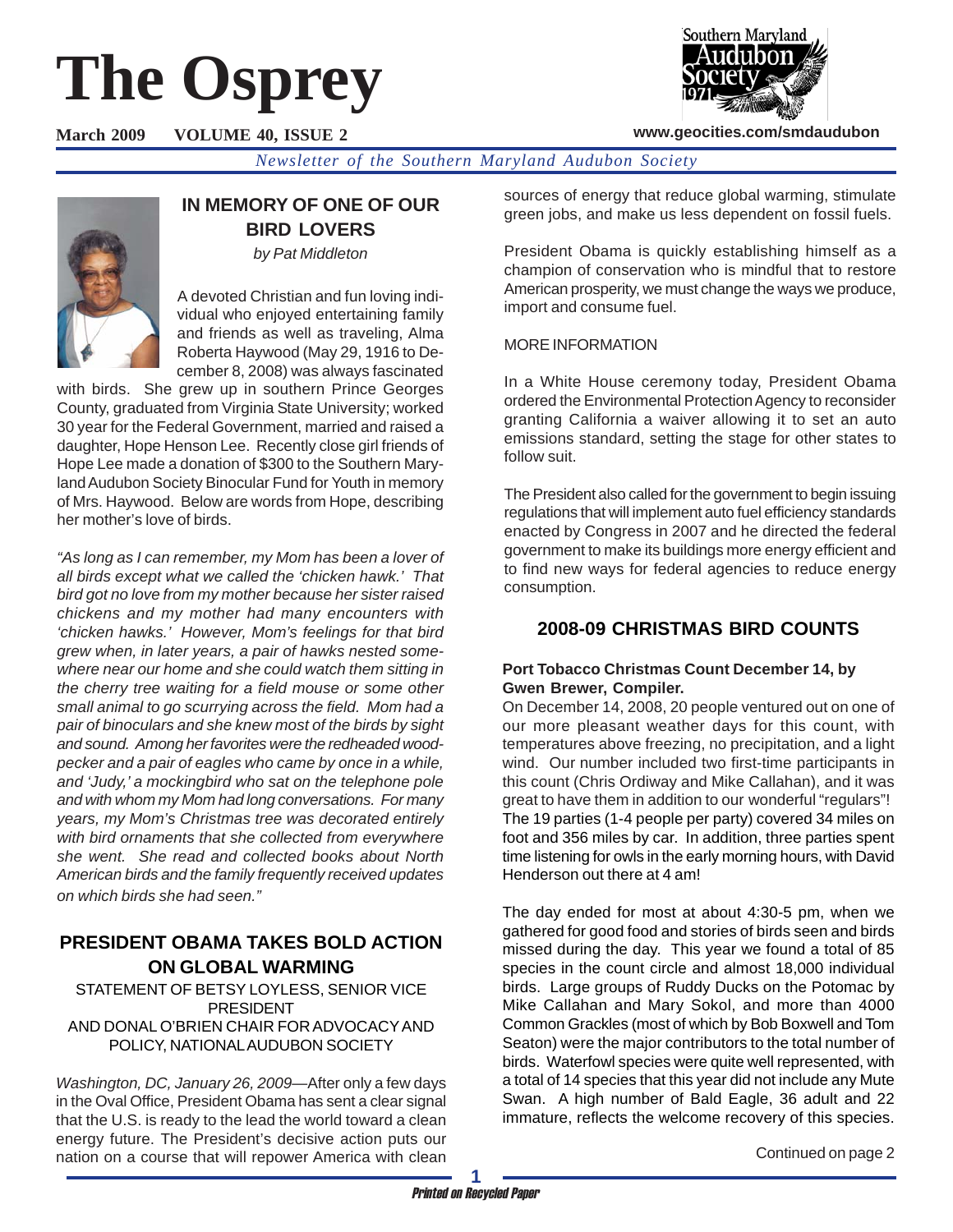Six other raptor species were included Red-tailed, Redshouldered, Cooper's, and Sharp-shinned Hawks, Northern Harrier, and American Kestrel. Barred, Great Horned, and Eastern Screech Owl were counted, thanks largely to the early-morning owling efforts of David Henderson and Stan and Elaine Arnold. Gull numbers were low in comparison to recent years, but numbers were high of Yellow-bellied Sapsucker (47), Eastern Bluebird (255), Hermit Thrush (111), Gray Catbird (9), Eastern Towhee (62), Chipping Sparrow (37), and Savannah Sparrow (53; 51 counted by Bob Lukinic, Chris Ordiway, Shirley Wood, and Peter Blank at Allen's Fresh). Good finds included two Pine Warblers by George Harrington and April Solitro, Purple Finch (total 8) by three teams (Beth and Jason Groth; Jean Artes, Maggie and Joe Tieger; Stan and Elaine Arnold) and four Pine Siskins by George Jett and Gwen Brewer. Species that we might expect to see but did not include Pied-billed Grebe, Wood Duck, Common and Red-breasted Merganser, and Wild Turkey.

Thanks again to all the participants.

#### **Patuxent River Christmas Count December 28 by Andy Brown, Coordinator**

Despite having the fewest observers in the history of the count, we were able to obtain fairly good results for the day. Many areas in the circle were not covered and had there been more birders, I'm sure it would have been a very good year. Even so, with only half the party-hours of coverage as last year, we tallied 93 species and 20,440 individuals, which was the same as last year's totals. Not too shabby considering the number of observers.

As a result we did post record low numbers for several species. These included: Ruddy Duck, Common Loon, Common Golden-eye, Hooded Merganser, Red-tailed Hawk, Ring-billed Gull, Greater Black-backed Gull, Downy Woodpecker, Tufted Titmouse, Yellow-rumped Warbler, Field Sparrow, House Finch and House Sparrow. Only 2 Kestrels were observed for the day. Four species were missed totally for the first time in count history. These were Ring-necked Duck, Great Horned Owl, Horned Lark and Red-breasted Nuthatch.

On the up-side, we did have record high numbers for Brown Pelican at 37 and American Robin at 5,180.

Craig Jeschke at Calvert Cliffs State Park was the only one to get Gannet, Black Duck and American Widgeon. He also picked up 8 Red-headed Woodpeckers. These had not been seen on the count since 2003. Sigrid and Bill Styles recorded the only Brown Pelicans, Red-breasted Mergansers, Harrier and Peregrine for the count on the Naval Air Station. They also picked up a Laughing Gull and 2 Forster's Terns. Both of which were only the second records for these species in this count. Steve Ferrell and Steve Smith at Jefferson Patterson Park got our only Gadwall, Phoebe, Thrasher and Pipits. Patty Craig and Anne Bishop saw the only Common Mergansers for the count at Sandgates, and Dale Johnson in Broomes Island got the second record of Osprey for us. We were also fortunate to add Pine Siskin for the first time in count history.

All in all, it was a very good day. This is a very nice count with a great diversity of habitats and it is a shame to see it not being covered to its full potential. Please keep us in mind for next year when planning your count schedule.

#### **Ft. Belvoir, Maryland Sector CBC, Jan. 4, 2009 by Carol Ghebelian, Coordinator.**

Our Maryland sector of the 2008 Virginia Ft Belvoir circle again reached our high species list of 91, with 49,628 individual birds counted on Jan. 4, 2009. We had 23 counters afield in 8 parties and 2 feeder counters. The later January date may have accounted for a higher than usual number of waterfowl found on our Piscataway, Mattawoman, Pomonkey, and Broad creeks, and on the Potomac River. Notable were Tundra Swan (231), Gadwall (1541), Canvasback (607), Redhead (90), Common Merganser (254), American Coot (2928). The large wintering Potomac raft of scaup was again found in our sector this year (6000). Two huge flocks of Common Grackle (22018) also swelled our individuals count. Special species found were Pine Siskin, Rusty Blackbird, Bonaparte Gull, Great Egret, the Eurasian Wigeon at Piscataway Boardwalk (found by birder recruited into our party!), Bob Lukinic's feeder immature Baltimore Oriole, and the Ghebelian Yellow-throated Warbler returning to our feeder for the fourth winter. Count week included a Red-necked Grebe at Piscataway Creek and American Kestrel at Marshall Hall. We counted twenty Bald Eagles, mostly adult. Red-bellied Woodpeckers (114) and Eastern Bluebirds (113) were found in higher than usual numbers. We missed Red-headed Woodpecker, Wood Duck, and the disappearing Northern Bobwhite. This count enjoys help from several non-SMAS'ers from neighboring areas, and was pleased to have help this year from some of our members who normally work the Patuxent CBC, held earlier this year. Long distance award goes to member Melissa Boyle who comes from Gettysburg!

## **REPORTS FROM THE FIELD**

### **Field trip to Piscataway National Park, January 24, 2009 by Carol Ghebelian.**

Ice covered most of the Potomac and Piscataway Creek for our field trip on Saturday, Jan. 24,2009. The many waterfowl found earlier had scattered and most were not to be found. In scouting out the trip the day before, I did find an area of the creek partially open, off Farmington Creek Road (near Wharf Road). So our joint party of 4 SMAS members (including the leader) and 5 from the Audubon Naturalist Society (ANS) headed for the private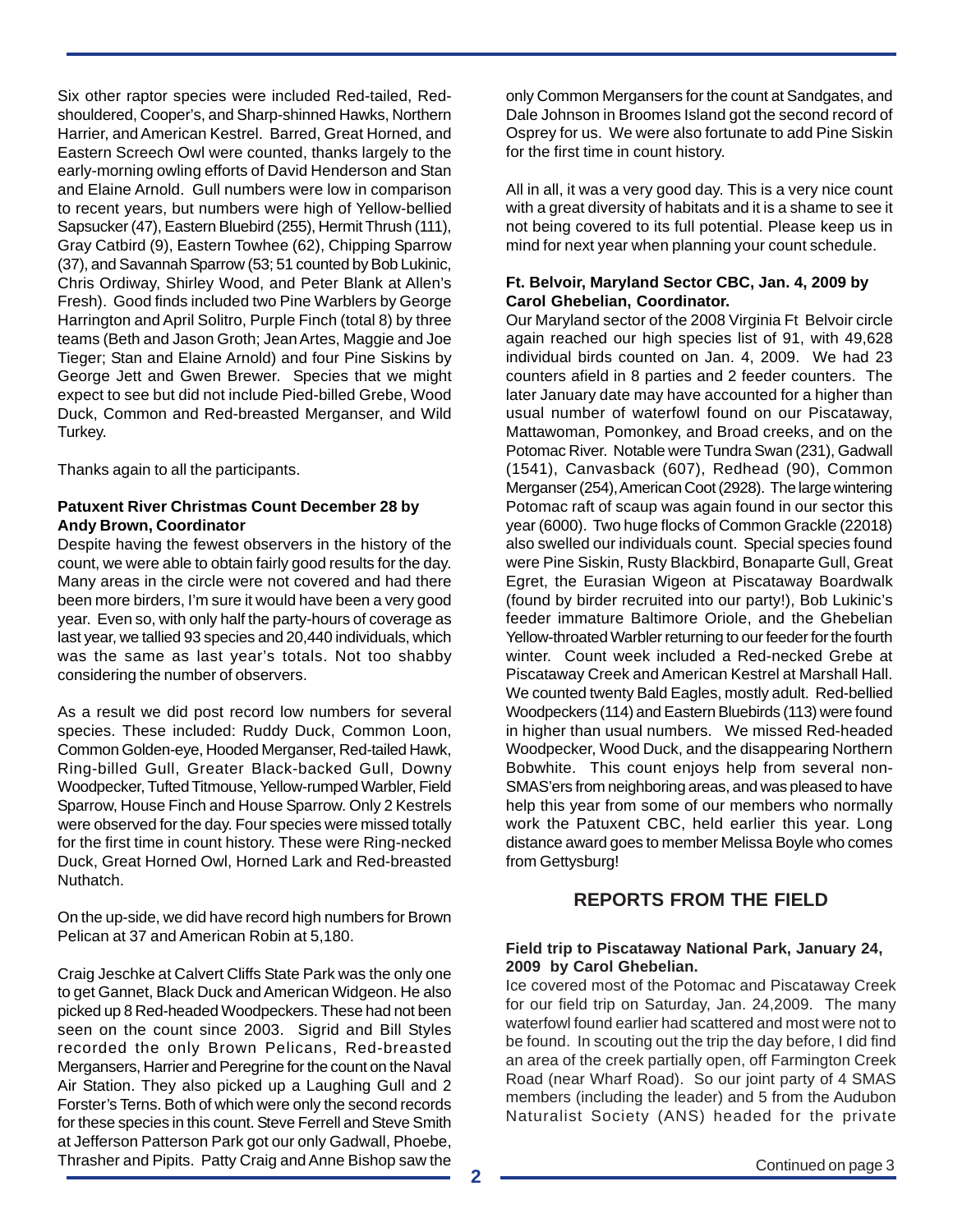neighborhood park at the end of that road. We were rewarded with small numbers each of Tundra Swan, Common and Hooded Merganser, Lesser Scaup, Ringnecked Ducks, and Mallard. Ring-billed Gulls and 1 Great Black-backed Gull were seen on the ice and in the little open water. A lone Great Blue Heron was also spotted. The Piscataway Creek boardwalk (called Accokeek Creek by NPS) yielded nothing for us but high winds. The Eurasian Wigeon had departed with the rafts of waterfowl seen there only a few days earlier. We headed for National Colonial Farm where ice fishermen were seen at the pier the day before. The high winds had even driven them out this day. Ducks could be seen at the Mount Vernon shoreline but were too distant for us to identify. Two lone male Common Mergansers bounced in the waters within out view. We walked some of the farm fields where we found some usual land birds. Many Bald Eagles were seen throughout the morning-much to the delight of us all, but especially the ANS city folk-and we even witnessed mating rituals of one pair. We totaled 36 species for the day. Marta Wagner, ANS, co-led.

#### **Jefferson Patterson Park, February 1, 2009, by Tyler Bell.**

My past luck with weather and field trips has been iffy. Those that were on the St. Mary's Chase will remember the 15°F temps with winds in our face at 15-20 mph. We got lucky this time and despite the wind, it was actually fairly comfortable. However, the focus of the field trip was supposed to be waterfowl and there just weren't many around. Usually there is a flock of mixed scaup that is around 1000 birds but the flock was solely Greater Scaup and only about 250 were present. But, they lined up nicely facing southwest with the sun shining square on so their green iridescence was quite obvious. It would have been nice to have a few Lesser Scaup to compare side by side head shape and color which isn't always a good field mark.

The larger pond on the north side of the park was remarkably mostly ice-free. We had nice looks at several Ring-necked Ducks and a couple of female Hooded Mergansers which, unfortunately, flushed before we could scope them. The oddity *du jour* was a Muscovy Duck which, instead of flushing when we approached, came waddling toward us apparently looking for a handout! Clearly a domestic bird since the only wild Muscovy Ducks in the US are along the Rio Grande in south Texas.

By the time the trip was almost over, the wind was really ripping. We stopped at the end of Lloyd Bowen Road to look for Brown-headed Nuthatches in the only fairly reliable spot in Calvert County. They have a fairly weak squeaky toy call and they would have had to have been very close for any of us to hear them. We did not.

A couple of folks new to Calvert County followed me out the back way through Cage Farm where we found two small

flocks of Gadwall in a couple of farm ponds there. The final bird on the trip was a small flock of Horned Lark at the intersection of Cage and Mackall Roads. This spot is quite reliable in spring and summer for Horned Lark, Eastern Meadowlark, Grasshopper Sparrow and, in alfalfa fields in May, Bobolinks.

In all, I counted 49 species. It was a nice small group this time with seven attendees and one leader!

# **POTOMAC RIVER CLEANUP CALLS FOR VOLUNTEERS**

*by Bob Lukinic*

It is nearly that time of the year for the Potomac River Watershed Cleanup. This year's cleanup will be on April 4th from 9:00 AM to 12:00 noon, rain or shine.

The site at Marshall Hall Park is again sponsored by our Southern Maryland Audubon Society. SMAS will furnish drinks and snacks. Representatives will be at the sign-in table and through the park to help with whatever is needed. Gloves and trash bags are furnished through the Alice Ferguson Foundation and Charles County Public Works.

In previous years, many volunteers participated in the cleanup including: students working on their community service requirements, scout troops, church groups, and businesses, as well as residents of all ages interested in the environment in which we live. Every year after the volunteers are done there is such a great difference in the appearance, safety, and usefulness of the shoreline. SMAS hopes that concerned residents will again show up to help heal the Potomac.

If you want further information please contact me, Site Coordinator Bob Lukinic Phone 301-283-6317 E-mail rlukinic@peoplepc.com

## **APPRECIATION FROM THE EDITOR**

Owing to adverse reactions to certain doctor's prescriptions in December, the editor found himself in intensive care in hospital through the time that the February issue of *The Osprey* was to be assembled and printed. Thanks to Tyler Bell, our SMAS Listowner and member of the Publications Committee, who stepped into the breech, the February issue came out in good order. Our hearty thanks go to Tyler for his excellent work. (The editor is now well on the way to recovery.)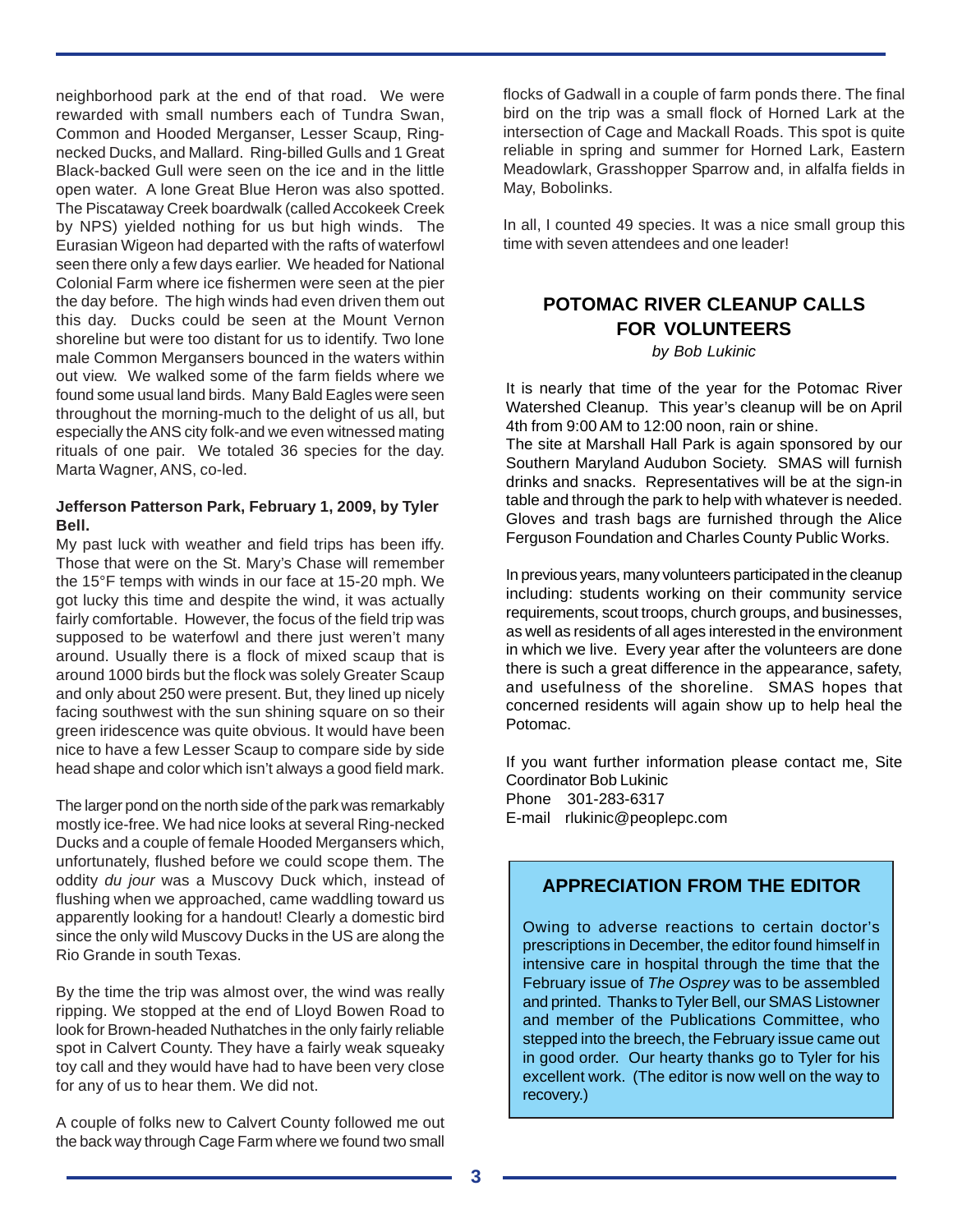## **WINTER FUNDRAISERS ADD MONEY TO EDUCATION FUND**

*by Millie Kriemelmeyer, Education Committee*

The gift-wrapping fundraiser in December at the Wild Bird Center in Waldorf and related donations produced \$422 for the Education fund. For more money, Millie Kriemelmeyer ran a contest in which she donated \$1 for every special bird or bird behavior reported by a member of the SMAS between Christmas and the January 28 meeting of the Directors. Carol Ghebelian entered the contest by donated \$2 for every \$1 donated by Millie. The following special birds and bird observations were reported:

Allen's Hummingbird by George Jett Barrow's Goldendeye by George Jett Eurasian Widgeon by George Jett Tufted Duck by George Jett Fox Sparrow by George Jett Cooper's Hawk swooping onto Blue Jay (a miss) by Millie Hermit Thrush eating dried pokeweed berries by Millie (Hermit Thrush also reported by Carol and Mike Rudy Yellow-throated Warbler by Carol Pine Siskin by Carol Bald Eagle at the Charles County landfill, by Julie and Elizabeth Daniel Yellow-rumped Warbler at the Charlotte Hall Library by Julie and Elizabeth Red-necked Grebe by Jim Stasz Pileated Woodpecker by Mike Rudy

These 13 species with the two for one matching donations added \$39 to the \$422 in gift-wrapping donations, for a total of \$461.

## **FOSTER PARENTS NEEDED**



Southern Maryland Audubon Society sponsors the banding of nestling birds of prey, or raptors, with serially numbered aluminum bands in cooperation with the Bird Banding Laboratory of the U. S. Department of the Interior, as part of our bird research and conservation activities in Southern Maryland. Limited numbers

of Osprey and Barn Owl nestlings become available each year for adoption. The gift of \$10 for an Osprey adoption, or of \$25 for a Barn Owl adoption, contributes to a special fund for the support of raptor research and raptor conservation projects. The foster parent receives:

- A certificate of adoption with the number of the U. S. Department of the Interior band, and the location and date of the banding.
- Information on the ecology and migration patterns of the species, photo of a fledgling, and any other information on whereabouts or fate of the bird that may be available.

Interested? Here's how to become a foster parent of an Osprey or a Barn Owl. Send \$10.00 for each Osprey, or \$25 for each Barn Owl to:

**Southern Maryland Audubon Society ATTN: Adoption Program 11350 Budds Creek Rd. Charlotte Hall, Maryland 20622**



|    | <b>ADOPT A RAPTOR</b>                                                  |
|----|------------------------------------------------------------------------|
|    | Name:                                                                  |
|    | Address:                                                               |
|    |                                                                        |
|    |                                                                        |
|    | I wish to adopt (check one):                                           |
|    | (number of) Osprey, \$10.00 each<br>(number of) Barn Owl, \$25.00 each |
|    | <b>Amount Enclosed:</b>                                                |
| s, | (Make checks payable to:<br><b>Southern Maryland Audubon Society)</b>  |



The population of the Bald Eagle, *Haliaetus leucocephalus*, in Maryland has made a remarkable comeback since the widespread use of DDT was discontinued in the early 1970s.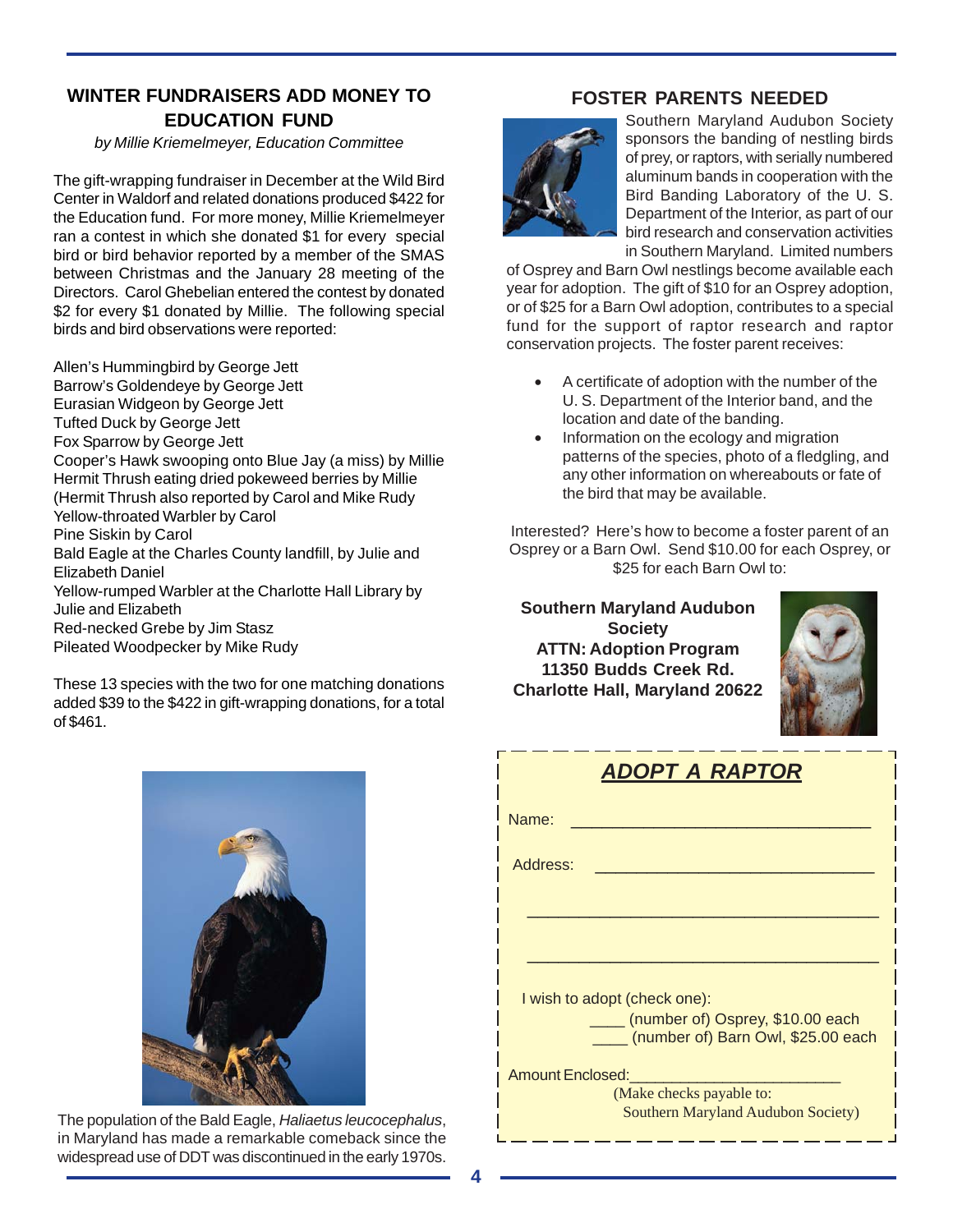|        | <b>WELCOME, NEW MEMBERS!</b><br>Nancy Cheville, Solomons<br>Melanie Crowder, Chesapeak Bch<br>Linda Ford, Nanjemoy<br>Barry Kercher, Port Tobacco<br>Mollie King, Owings<br>Betty Larson, Prnc Frederick<br>Stevenson McIlvaine, Accokeek<br>Lih Moore, Huntingtown<br>Michael Shisler, Port Republic,<br>Conrad R. Vanasse, Oxon Hill<br>Zachary Zachary, Ft Washington | April 1-Wednesday-7:30 PM. Monthly Meeting.<br>Battle Creek Cypress Swamp Nature Center, Grey's Road<br>off Sixes Road, Prince Frederick, Calvert County. An<br>Evening of Nature in Art by Lisa Egeli, Southern Maryland<br>Acclaimed Artist. Nationally awarded Lisa Egeli comes<br>from a long line of southern Maryland painters. She learned<br>her earliest skills from her father, Peter Egeli, and continued<br>developing her gift for representational art in diverse media<br>at the Academy of Art in Chicago. Her goal, whether<br>portraying the wilds of Alaska, the endangered mountain<br>gorillas of Uganda, or the haunting marshes of Maryland's<br>Eastern Shore, is to capture a sense of place. She also<br>captures that combination of awe and intimacy that is the<br>essence of an encounter with nature. Come enjoy this<br>evening of lush, magnificent art. |
|--------|--------------------------------------------------------------------------------------------------------------------------------------------------------------------------------------------------------------------------------------------------------------------------------------------------------------------------------------------------------------------------|-------------------------------------------------------------------------------------------------------------------------------------------------------------------------------------------------------------------------------------------------------------------------------------------------------------------------------------------------------------------------------------------------------------------------------------------------------------------------------------------------------------------------------------------------------------------------------------------------------------------------------------------------------------------------------------------------------------------------------------------------------------------------------------------------------------------------------------------------------------------------------------------|
|        | Your name:                                                                                                                                                                                                                                                                                                                                                               | HELP SMAS PROVIDE BINOCULARS FOR SCHOOL AND YOUTH<br><b>ENVIRONMENTAL EDUCATION PROGRAMS</b><br><b>DONATION FOR BINOCULAR FUND (tax deductible)</b><br><b>Amount:</b> Amount:                                                                                                                                                                                                                                                                                                                                                                                                                                                                                                                                                                                                                                                                                                             |
|        | Your address:                                                                                                                                                                                                                                                                                                                                                            | Mail to: Southern Maryland Audubon Society P.O. Box 181, Bryans Road, Maryland 20616                                                                                                                                                                                                                                                                                                                                                                                                                                                                                                                                                                                                                                                                                                                                                                                                      |
| ❏      | newsletter, The Osprey, and all my dues will support environmental efforts in Southern Maryland.                                                                                                                                                                                                                                                                         | <b>MEMBERSHIP APPLICATION</b><br>Please enroll me as a member of the Audubon Family and the Southern Maryland Audubon Society. I will receive the chapter                                                                                                                                                                                                                                                                                                                                                                                                                                                                                                                                                                                                                                                                                                                                 |
|        | environmental causes. A fraction of my dues will be returned to the local chapter.                                                                                                                                                                                                                                                                                       | <b>Q</b> Please enroll me as a member of the National Audubon Society. My membership will also include membership in the Southern<br>Maryland Audubon Society. I will receive National's Audubon Magazine, the chapter newsletter, and support national and local                                                                                                                                                                                                                                                                                                                                                                                                                                                                                                                                                                                                                         |
|        |                                                                                                                                                                                                                                                                                                                                                                          |                                                                                                                                                                                                                                                                                                                                                                                                                                                                                                                                                                                                                                                                                                                                                                                                                                                                                           |
|        |                                                                                                                                                                                                                                                                                                                                                                          |                                                                                                                                                                                                                                                                                                                                                                                                                                                                                                                                                                                                                                                                                                                                                                                                                                                                                           |
|        |                                                                                                                                                                                                                                                                                                                                                                          |                                                                                                                                                                                                                                                                                                                                                                                                                                                                                                                                                                                                                                                                                                                                                                                                                                                                                           |
|        | (electronic delivery saves SMAS printing and mailing costs.)                                                                                                                                                                                                                                                                                                             |                                                                                                                                                                                                                                                                                                                                                                                                                                                                                                                                                                                                                                                                                                                                                                                                                                                                                           |
|        | <b>Chapter-Only Dues</b> (new/renewal)<br>Make check payable to Southern Maryland Audubon Society                                                                                                                                                                                                                                                                        | National Dues, Make check payable to<br>National Audubon Society -- Chapter code #C9ZL000Z                                                                                                                                                                                                                                                                                                                                                                                                                                                                                                                                                                                                                                                                                                                                                                                                |
|        | $\Box$ Individual/Family $\Box$ 1 yr \$20 $\Box$ 2 yr \$38 $\Box$ 3 yr \$56                                                                                                                                                                                                                                                                                              | ❏<br>Introductory Offer - 1 year<br>\$20                                                                                                                                                                                                                                                                                                                                                                                                                                                                                                                                                                                                                                                                                                                                                                                                                                                  |
| $\Box$ |                                                                                                                                                                                                                                                                                                                                                                          | Senior/Student<br>❏<br>\$15                                                                                                                                                                                                                                                                                                                                                                                                                                                                                                                                                                                                                                                                                                                                                                                                                                                               |

Events continued from page 6